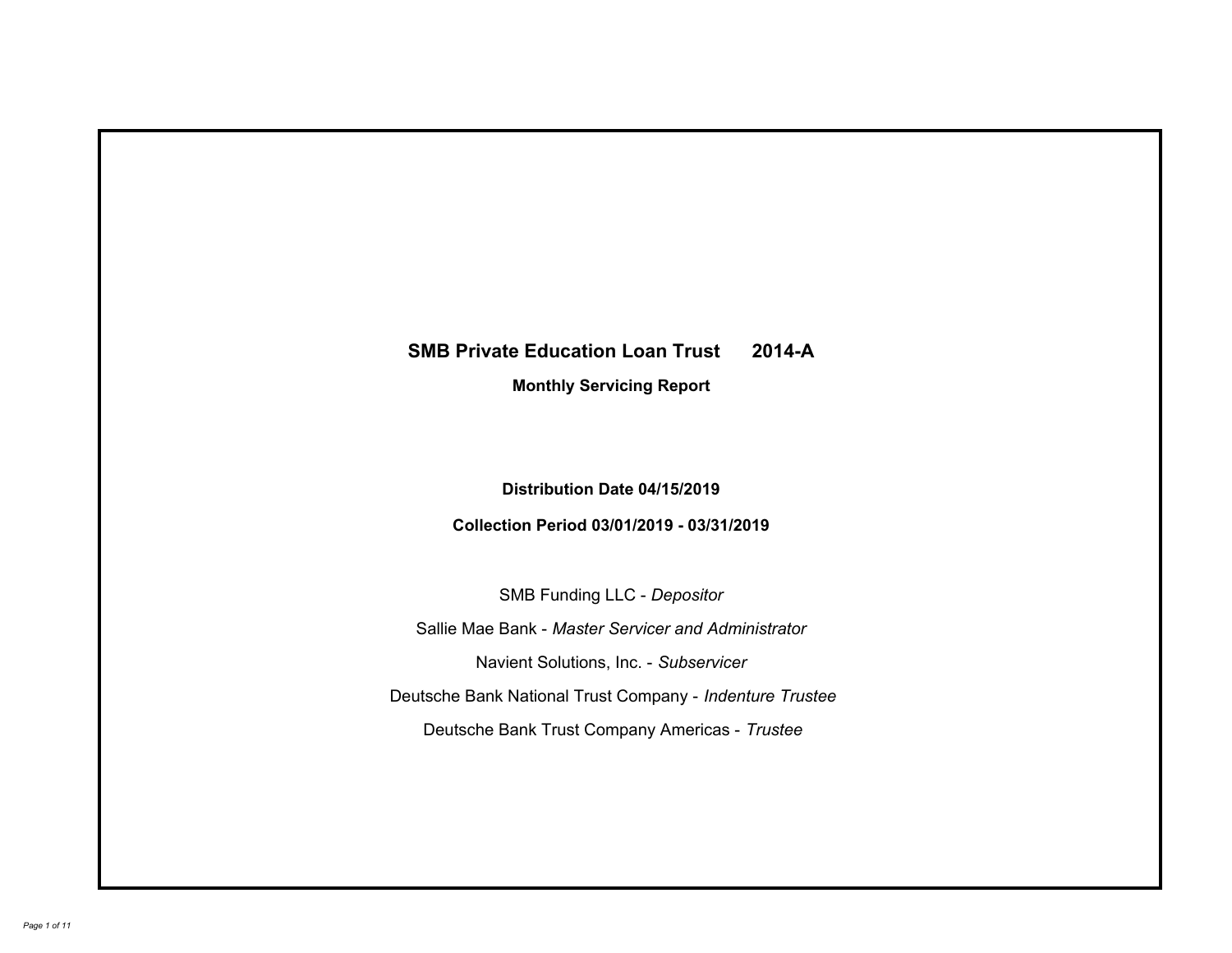|  |  |  | <b>Deal Parameters</b> |  |
|--|--|--|------------------------|--|
|--|--|--|------------------------|--|

| A | <b>Student Loan Portfolio Characteristics</b> |                                                 | 08/07/2014       | 02/28/2019       | 03/31/2019       |
|---|-----------------------------------------------|-------------------------------------------------|------------------|------------------|------------------|
|   | <b>Principal Balance</b>                      |                                                 | \$361,523,983.59 | \$201,757,614.16 | \$197,532,115.06 |
|   | Interest to be Capitalized Balance            |                                                 | 17,313,307.43    | 4,732,809.69     | 4,720,233.98     |
|   | Pool Balance                                  |                                                 | \$378,837,291.02 | \$206,490,423.85 | \$202,252,349.04 |
|   | Weighted Average Coupon (WAC)                 |                                                 | 7.81%            | 9.30%            | 9.28%            |
|   | Weighted Average Remaining Term               |                                                 | 138.29           | 158.30           | 159.74           |
|   | Number of Loans                               |                                                 | 33,555           | 18,695           | 18,330           |
|   | Number of Borrowers                           |                                                 | 26,651           | 14,817           | 14,534           |
|   | Pool Factor                                   |                                                 |                  | 0.545063616      | 0.533876558      |
|   |                                               | Since Issued Total Constant Prepayment Rate (1) |                  | 7.81%            | 7.90%            |
| B | <b>Debt Securities</b>                        | <b>Cusip/Isin</b>                               | 03/15/2019       |                  | 04/15/2019       |
|   | A2A                                           | 784456AB1                                       | \$28,400,509.57  |                  | \$26,890,761.10  |
|   | A2B                                           | 784456AC9                                       | \$28,400,509.56  |                  | \$26,890,761.09  |
|   | A <sub>3</sub>                                | 784456AD7                                       | \$50,000,000.00  |                  | \$50,000,000.00  |
|   | В                                             | 784456AE5                                       | \$36,000,000.00  |                  | \$36,000,000.00  |
|   | C                                             | 784456AF2                                       | \$42,000,000.00  |                  | \$42,000,000.00  |
|   |                                               |                                                 |                  |                  |                  |
| С | <b>Certificates</b>                           | <b>Cusip/Isin</b>                               | 03/15/2019       |                  | 04/15/2019       |
|   | <b>Excess Distribution</b>                    | 784456105                                       | \$100,000.00     |                  | \$100,000.00     |
|   |                                               |                                                 |                  |                  |                  |
| D | <b>Account Balances</b>                       |                                                 | 03/15/2019       |                  | 04/15/2019       |
|   | Reserve Account Balance                       |                                                 | \$958,735.00     |                  | \$958,735.00     |
|   |                                               |                                                 |                  |                  |                  |
| E | <b>Asset / Liability</b>                      |                                                 | 03/15/2019       |                  | 04/15/2019       |
|   | Overcollateralization Percentage *            |                                                 | 30.84%           |                  | 30.89%           |
|   | Specified Overcollateralization Amount *      |                                                 | \$61,947,127.16  |                  | \$60,675,704.71  |
|   | Actual Overcollateralization Amount *         |                                                 | \$63.689.404.72  |                  | \$62,470,826.85  |

\* Based on the Rated debt securities (Class A and Class B Bonds)

(1) Since Issued Total CPR calculations found in monthly servicing reports issued on or prior to September 15, 2015 originally included loans that were removed from the pool by the sponsor because they became ineligible for the pool between the cut-off date and settlement date. On October 5, 2015, Since Issued Total CPR calculations were revised to exclude these loans and all prior monthly servicing reports were restated. For additional information, see 'Since Issued CPR Methodology' found on page 11 of this report.

*Page 2 of 11 Trust 2014-A Monthly Servicing Report: Collection Period 03/01/2019 - 03/31/2019, Distribution Date 04/15/2019*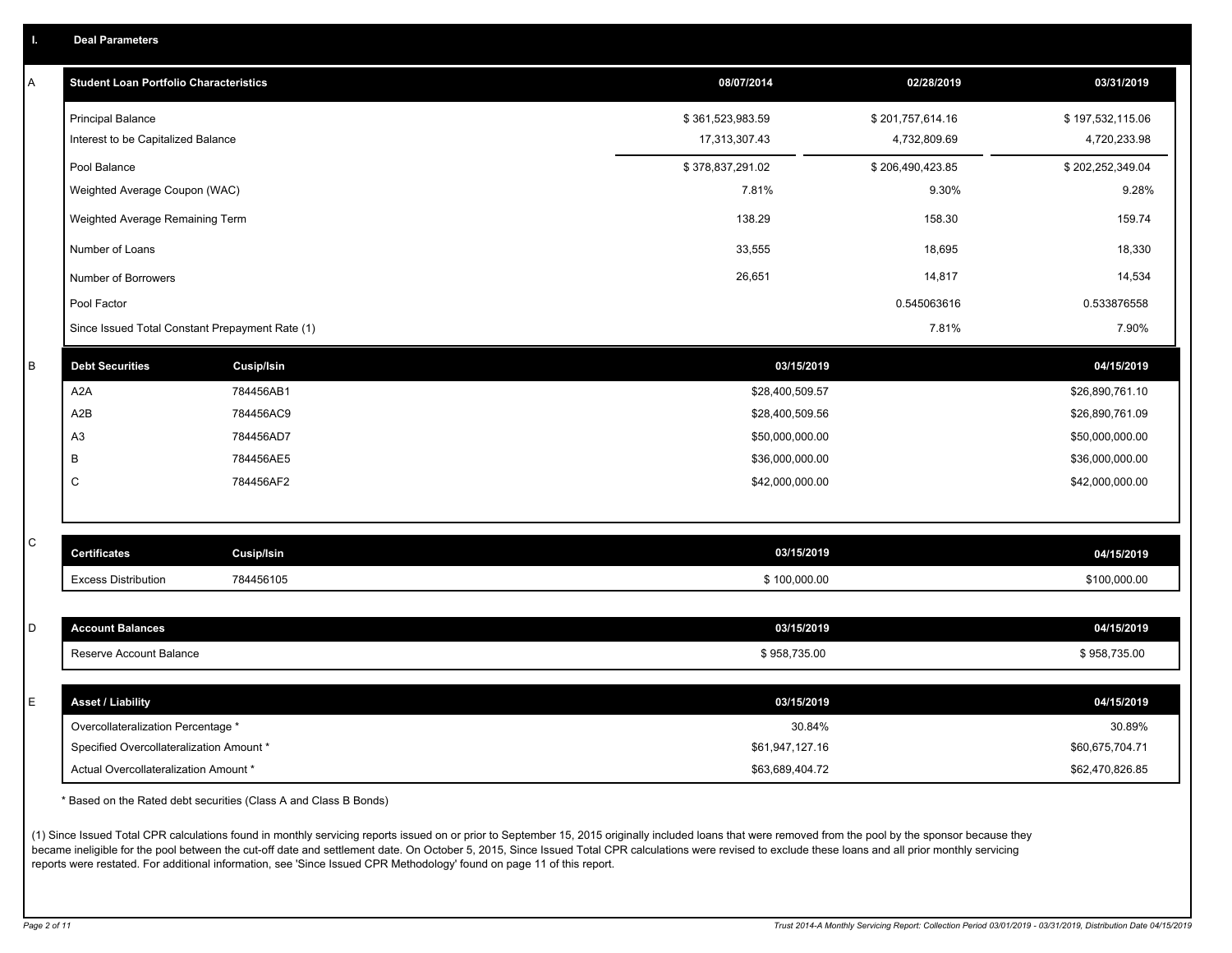### **II. 2014-A Trust Activity 03/01/2019 through 03/31/2019**

| A | <b>Student Loan Principal Receipts</b>                           |                |
|---|------------------------------------------------------------------|----------------|
|   | <b>Borrower Principal</b>                                        | 4,386,609.17   |
|   | <b>Consolidation Activity Principal</b>                          | 0.00           |
|   | Seller Principal Reimbursement                                   | 0.00           |
|   | Servicer Principal Reimbursement                                 | 0.00           |
|   | Delinquent Principal Purchases by Servicer                       | 0.00           |
|   | <b>Other Principal Deposits</b>                                  | 0.00           |
|   | <b>Total Principal Receipts</b>                                  | \$4,386,609.17 |
| В | <b>Student Loan Interest Receipts</b>                            |                |
|   | <b>Borrower Interest</b>                                         | 1,103,681.68   |
|   | <b>Consolidation Activity Interest</b>                           | 0.00           |
|   | Seller Interest Reimbursement                                    | 0.00           |
|   | Servicer Interest Reimbursement                                  | (6, 154.30)    |
|   | Delinquent Interest Purchases by Servicer                        | 0.00           |
|   | Other Interest Deposits                                          | 12,124.93      |
|   | <b>Total Interest Receipts</b>                                   | \$1,109,652.31 |
| C | <b>Recoveries on Realized Losses</b>                             | \$64,779.32    |
| D | <b>Investment Income</b>                                         | \$11,580.48    |
| Е | <b>Funds Borrowed from Next Collection Period</b>                | \$0.00         |
| F | <b>Funds Repaid from Prior Collection Period</b>                 | \$0.00         |
| G | Loan Sale or Purchase Proceeds                                   | \$0.00         |
| н | Initial Deposits to Collection Account                           | \$0.00         |
|   | <b>Excess Transferred from Other Accounts</b>                    | \$0.00         |
| J | <b>Borrower Benefit Reimbursements</b>                           | \$0.00         |
| Κ | <b>Gross Swap Receipt</b>                                        | \$0.00         |
| L | <b>Other Deposits</b>                                            | \$0.00         |
| М | <b>Other Fees Collected</b>                                      | \$0.00         |
| N | <b>AVAILABLE FUNDS</b>                                           | \$5,572,621.28 |
| O | Non-Cash Principal Activity During Collection Period             | \$161,110.07   |
| P | Aggregate Purchased Amounts by the Depositor, Servicer or Seller | \$0.00         |
| Q | Aggregate Loan Substitutions                                     | \$0.00         |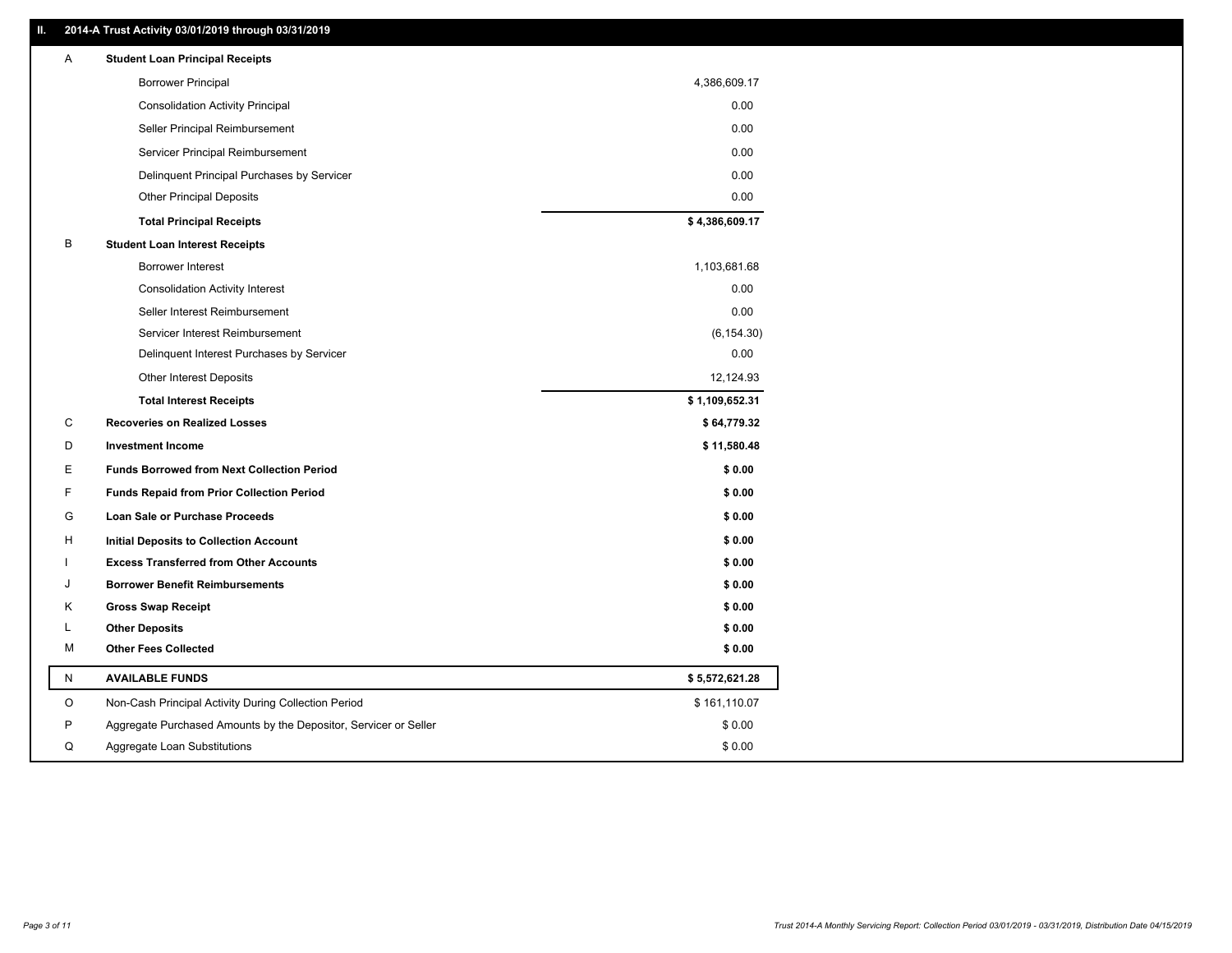|                         |                   |         | 03/31/2019                                                                                              |                  |         |                                                                                                                                                                                                                                           |         | 02/28/2019                                                                                       |                  |                |
|-------------------------|-------------------|---------|---------------------------------------------------------------------------------------------------------|------------------|---------|-------------------------------------------------------------------------------------------------------------------------------------------------------------------------------------------------------------------------------------------|---------|--------------------------------------------------------------------------------------------------|------------------|----------------|
|                         | Wtd Avg<br>Coupon | # Loans | Principal                                                                                               |                  |         | <b>Wtd Avg</b><br>Coupon                                                                                                                                                                                                                  | # Loans |                                                                                                  |                  | % of Principal |
| IN SCHOOL               |                   |         | 277                                                                                                     |                  | 1.870%  |                                                                                                                                                                                                                                           |         | 280                                                                                              | \$3,844,503.75   | 1.862%         |
| <b>GRACE</b>            |                   |         | 90                                                                                                      |                  | 0.575%  |                                                                                                                                                                                                                                           |         | 103                                                                                              | \$1,352,952.92   | 0.655%         |
| <b>DEFERMENT</b>        |                   |         | 1,070                                                                                                   |                  | 7.112%  |                                                                                                                                                                                                                                           |         | 1,051                                                                                            | \$13,900,842.38  | 6.732%         |
| <b>CURRENT</b>          |                   |         |                                                                                                         |                  | 82.377% |                                                                                                                                                                                                                                           | 9.08%   | 16,053                                                                                           | \$170,122,333.82 | 82.388%        |
| 31-60 DAYS DELINQUENT   |                   |         | 256                                                                                                     |                  | 1.701%  |                                                                                                                                                                                                                                           |         | 273                                                                                              | \$3,711,178.43   | 1.797%         |
| 61-90 DAYS DELINQUENT   |                   |         | 141                                                                                                     |                  | 0.961%  |                                                                                                                                                                                                                                           |         | 180                                                                                              | \$2,654,949.92   | 1.286%         |
| 91-120 DAYS DELINQUENT  |                   |         | 143                                                                                                     |                  | 1.118%  |                                                                                                                                                                                                                                           |         | 152                                                                                              | \$2,406,004.89   | 1.165%         |
| 121-150 DAYS DELINQUENT |                   |         | 106                                                                                                     |                  | 0.744%  |                                                                                                                                                                                                                                           |         | 87                                                                                               | \$1,319,961.79   | 0.639%         |
| 151-180 DAYS DELINQUENT |                   |         | 67                                                                                                      |                  | 0.503%  |                                                                                                                                                                                                                                           |         | 76                                                                                               | \$1,175,840.78   | 0.569%         |
| > 180 DAYS DELINQUENT   |                   |         | 66                                                                                                      |                  | 0.476%  |                                                                                                                                                                                                                                           |         | 48                                                                                               | \$558,971.26     | 0.271%         |
| <b>FORBEARANCE</b>      |                   |         | 348                                                                                                     |                  | 2.561%  |                                                                                                                                                                                                                                           |         | 392                                                                                              | \$5,442,883.91   | 2.636%         |
|                         |                   |         |                                                                                                         |                  | 100.00% |                                                                                                                                                                                                                                           |         | 18,695                                                                                           | \$206,490,423.85 | 100.00%        |
|                         |                   |         | 10.36%<br>10.21%<br>10.37%<br>9.05%<br>9.97%<br>10.23%<br>10.48%<br>10.90%<br>10.86%<br>10.76%<br>9.98% | 15,766<br>18,330 |         | % of Principal<br>\$3,782,667.29<br>\$1,162,948.62<br>\$14,384,907.77<br>\$166,608,737.19<br>\$3,439,988.41<br>\$1,944,331.85<br>\$2,262,159.00<br>\$1,505,383.97<br>\$1,018,252.50<br>\$962,720.70<br>\$5,180,251.74<br>\$202,252,349.04 |         | 10.36%<br>10.33%<br>10.35%<br>10.09%<br>10.27%<br>10.80%<br>10.85%<br>10.83%<br>10.94%<br>10.20% |                  | Principal      |

Percentages may not total 100% due to rounding \*

\*\* Smart Option Interest Only loans and \$25 Fixed Payment loans classified as in repayment whether student borrowers are in school, in grace, in deferment or required to make full principal and interest payments on their l

\*\*\* To conform with company standard reporting these sections now include Princial and Interest Accrued to Capitalize.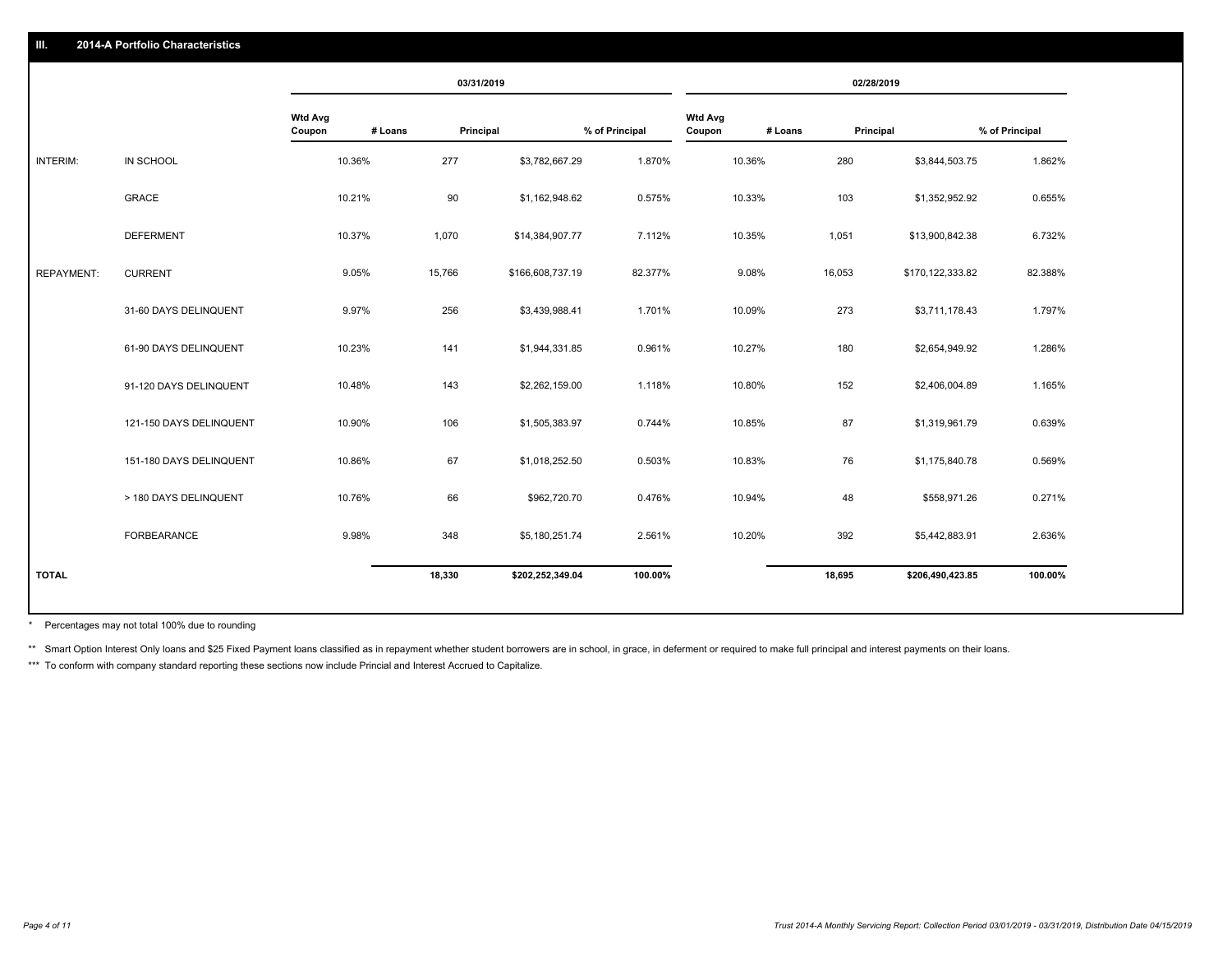|                                                         | 3/31/2019        | 2/28/2019        |
|---------------------------------------------------------|------------------|------------------|
| Pool Balance                                            | \$202,252,349.04 | \$206,490,423.85 |
| Total # Loans                                           | 18,330           | 18,695           |
| Total # Borrowers                                       | 14,534           | 14,817           |
| Weighted Average Coupon                                 | 9.28%            | 9.30%            |
| Weighted Average Remaining Term                         | 159.74           | 158.30           |
| Percent of Pool - Cosigned                              | 93.8%            | 93.8%            |
| Percent of Pool - Non Cosigned                          | 6.2%             | 6.2%             |
| Borrower Interest Accrued for Period                    | \$1,553,034.18   | \$1,428,455.35   |
| <b>Outstanding Borrower Interest Accrued</b>            | \$6,274,191.99   | \$6,255,687.69   |
| Gross Principal Realized Loss - Periodic *              | \$228,985.37     | \$174,698.21     |
| Gross Principal Realized Loss - Cumulative *            | \$12,521,951.69  | \$12,292,966.32  |
| Delinquent Principal Purchased by Servicer - Periodic   | \$0.00           | \$0.00           |
| Delinguent Principal Purchased by Servicer - Cumulative | \$0.00           | \$0.00           |
| Recoveries on Realized Losses - Periodic                | \$64,779.32      | \$66.685.85      |
| Recoveries on Realized Losses - Cumulative              | \$1,037,610.75   | \$972,831.43     |
| Net Losses - Periodic                                   | \$164,206.05     | \$108,012.36     |
| Net Losses - Cumulative                                 | \$11,484,340.94  | \$11,320,134.89  |
| <b>Cumulative Gross Defaults</b>                        | \$12,521,951.69  | \$12,292,966.32  |
| Change in Gross Defaults                                | \$228,985.37     | \$174,698.21     |
| Non-Cash Principal Activity - Capitalized Interest      | \$389,954.55     | \$487,499.07     |
| Since Issued Total Constant Prepayment Rate (CPR) (1)   | 7.90%            | 7.81%            |
| Loan Substitutions                                      | \$0.00           | \$0.00           |
| <b>Cumulative Loan Substitutions</b>                    | \$0.00           | \$0.00           |
| <b>Unpaid Master Servicing Fees</b>                     | \$0.00           | \$0.00           |
| <b>Unpaid Sub-Servicing Fees</b>                        | \$0.00           | \$0.00           |
| <b>Unpaid Administration Fees</b>                       | \$0.00           | \$0.00           |
| Unpaid Carryover Master Servicing Fees                  | \$0.00           | \$0.00           |
| Unpaid Carryover Sub-Servicing Fees                     | \$0.00           | \$0.00           |
| Note Interest Shortfall                                 | \$0.00           | \$0.00           |

\* In accordance with the Sub-Servicer's current policies and procedures, after September 1, 2017 loans subject to bankruptcy claims generally will not be reported as a charged-off unless and until they are delinquent for 2

(1) Since Issued Total CPR calculations found in monthly servicing reports issued on or prior to September 15, 2015 originally included loans that were removed from the pool by the sponsor because they became ineligible fo between the cut-off date and settlement date. On October 5, 2015, Since Issued Total CPR calculations were revised to exclude these loans and all prior monthly servicing reports were restated. For additional information, s CPR Methodology' found on page 11 of this report.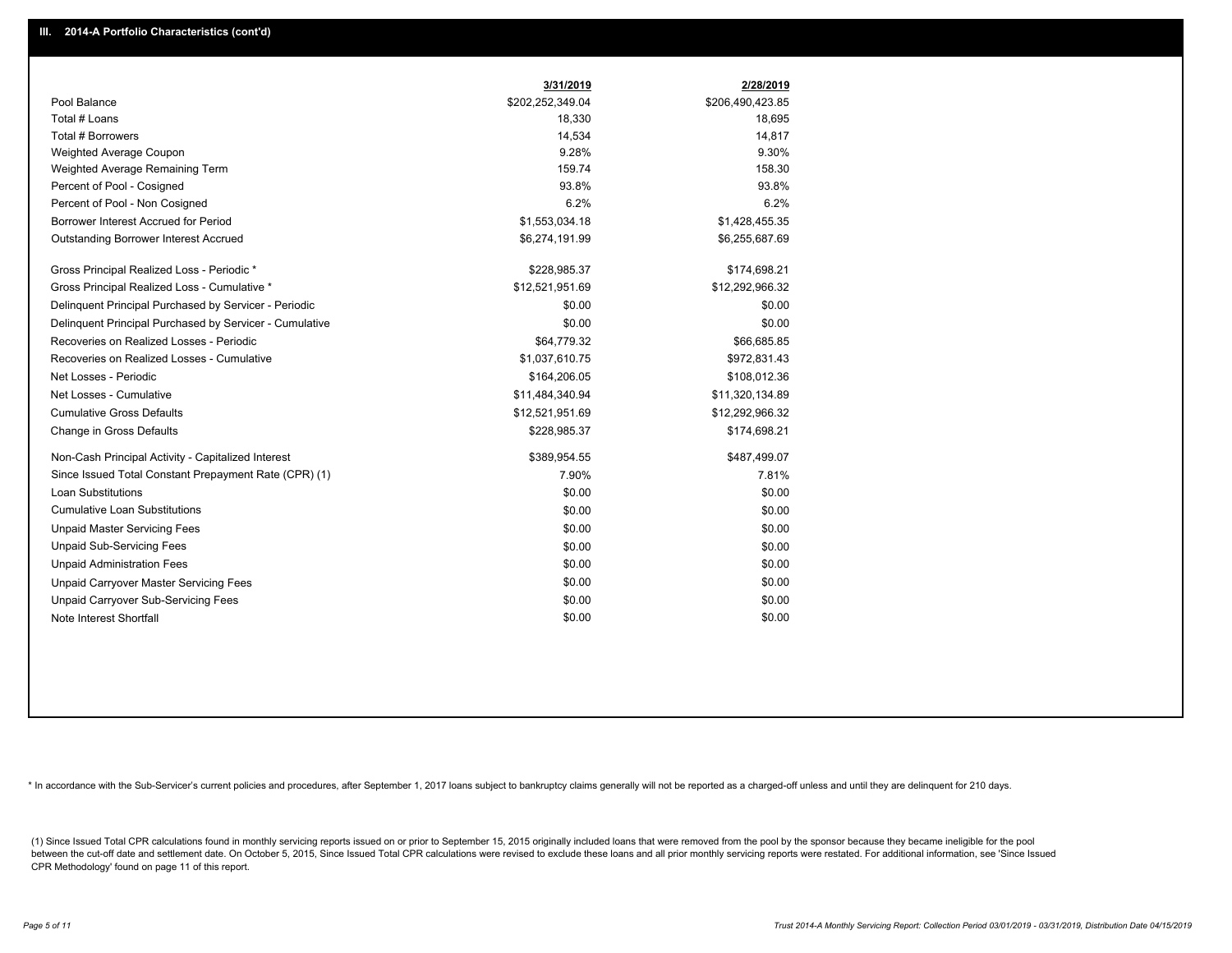## **IV. 2014-A Portfolio Statistics by Loan Program**

|                                                                                                                    | Weighted<br><b>Average Coupon</b> | # LOANS | \$ AMOUNT        | $%$ *    |
|--------------------------------------------------------------------------------------------------------------------|-----------------------------------|---------|------------------|----------|
| - Smart Option Deferred Loans                                                                                      | 9.59%                             | 8,901   | \$99,137,917.69  | 49.017%  |
| - Smart Option Fixed Pay Loans                                                                                     | 9.28%                             | 5,307   | \$71,081,292.25  | 35.145%  |
| - Smart Option Interest-Only Loans                                                                                 | 8.31%                             | 4,122   | \$32,033,139.10  | 15.838%  |
| - Other Loan Programs                                                                                              | 0.00%                             | 0.00    | \$0.00           | 0.000%   |
| <b>Total</b>                                                                                                       | 9.28%                             | 18,330  | \$202,252,349.04 | 100.000% |
| Prime Indexed Loans -- Monthly Reset Adjustable                                                                    |                                   |         | \$0.00           |          |
| Prime Indexed Loans -- Monthly Reset Non-Adjustable                                                                |                                   |         | \$0.00           |          |
| Prime Indexed Loans -- Quarterly Reset Adjustable                                                                  |                                   |         | \$0.00           |          |
| Prime Indexed Loans -- Quarterly Reset Non-Adjustable                                                              |                                   |         | \$0.00           |          |
| Prime Indexed Loans -- Annual Reset                                                                                |                                   |         | \$0.00           |          |
| T-Bill Indexed Loans                                                                                               |                                   |         | \$0.00           |          |
| <b>Fixed Rate Loans</b>                                                                                            |                                   |         | \$27,426,014.70  |          |
| <b>LIBOR Indexed Loans</b>                                                                                         |                                   |         | \$174,826,334.34 |          |
|                                                                                                                    |                                   |         |                  |          |
| * Note: Percentages may not total 100% due to rounding                                                             |                                   |         |                  |          |
| To conform with company standard reporting these sections now include Princial and Interest Accrued to Capitalize. |                                   |         |                  |          |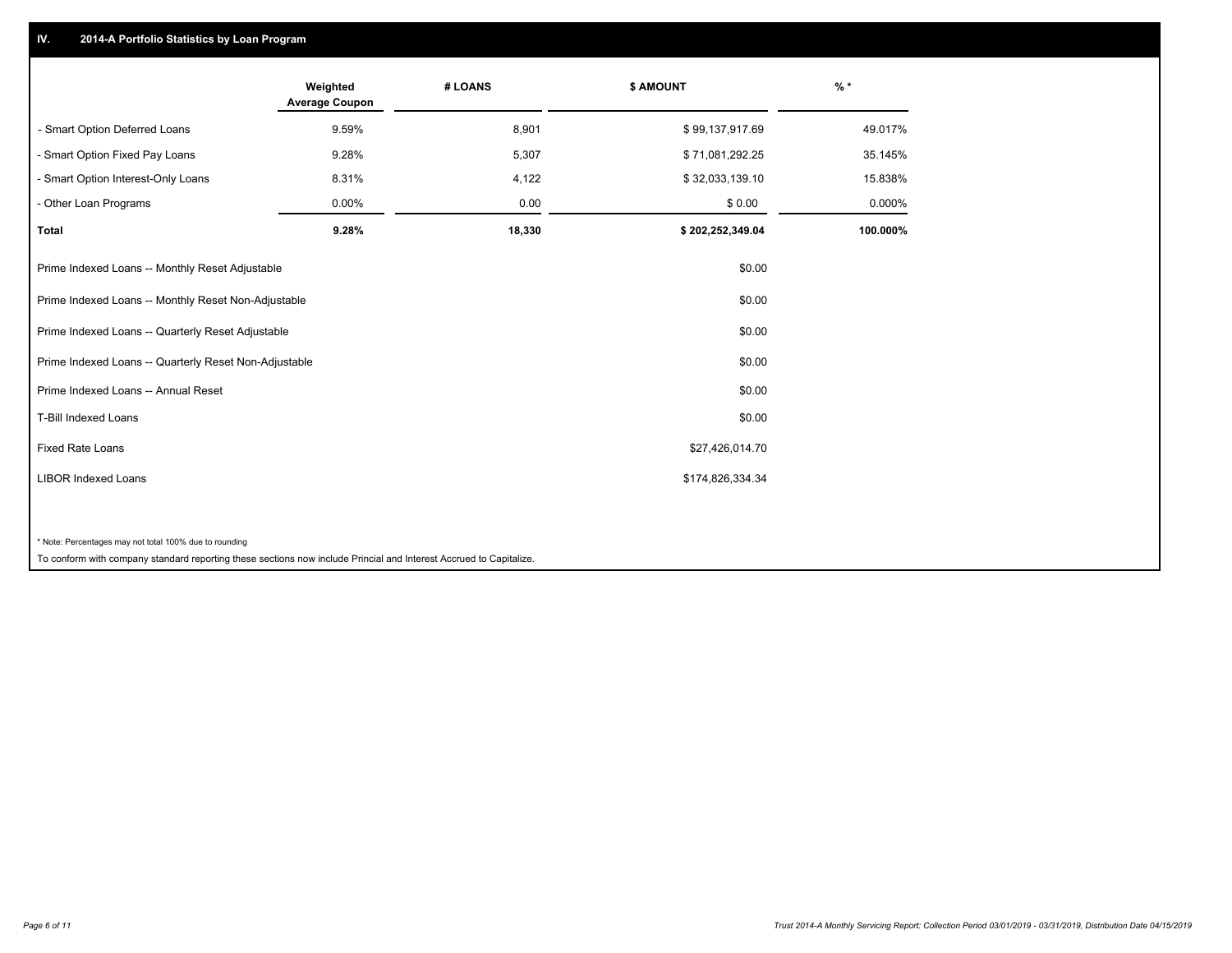| v. | 2014-A Reserve Account and Principal Distribution Calculations                                                                                                                                     |                  |  |
|----|----------------------------------------------------------------------------------------------------------------------------------------------------------------------------------------------------|------------------|--|
| А. | <b>Reserve Account</b>                                                                                                                                                                             |                  |  |
|    | Specified Reserve Account Balance                                                                                                                                                                  | \$958,735.00     |  |
|    | Actual Reserve Account Balance                                                                                                                                                                     | \$958,735.00     |  |
| В. | <b>Principal Distribution Amount</b>                                                                                                                                                               |                  |  |
|    | Class A Notes Outstanding<br>i.                                                                                                                                                                    | \$106,801,019.13 |  |
|    | Pool Balance<br>ii.                                                                                                                                                                                | \$202,252,349.04 |  |
|    | First Priority Principal Distribution Amount (i - ii)<br>iii.                                                                                                                                      | \$0.00           |  |
|    | Class A and B Notes Outstanding<br>iv.                                                                                                                                                             | \$142,801,019.13 |  |
|    | First Priority Principal Distribution Amount<br>V.                                                                                                                                                 | \$0.00           |  |
|    | Pool Balance<br>vi.                                                                                                                                                                                | \$202,252,349.04 |  |
|    | Specified Overcollateralization Amount<br>vii.                                                                                                                                                     | \$60,675,704.71  |  |
|    | viii. Regular Principal Distribution Amount (iv - v) - (vi - vii)                                                                                                                                  | \$1,224,374.80   |  |
|    |                                                                                                                                                                                                    |                  |  |
|    | <b>Notes Outstanding</b><br>ix.                                                                                                                                                                    | \$184,801,019.13 |  |
|    | First Priority Principal Distribution Amount<br>х.                                                                                                                                                 | \$0.00           |  |
|    | Regular Principal Distribution Amount<br>xi.                                                                                                                                                       | \$1,224,374.80   |  |
|    | Available Funds (after payment of waterfall items A through J) *<br>xii.                                                                                                                           | \$3,590,244.29   |  |
|    | xiii. Additional Principal Distribution Amount (min(ix - x - xi, xiii))                                                                                                                            | \$1,795,122.14   |  |
|    | * Represents 50% of value if the principal balance of the notes is greater than 10% of initial principal balance of the notes or the Class A and Class B note are reduced to 0, otherwise the full |                  |  |

value is shown.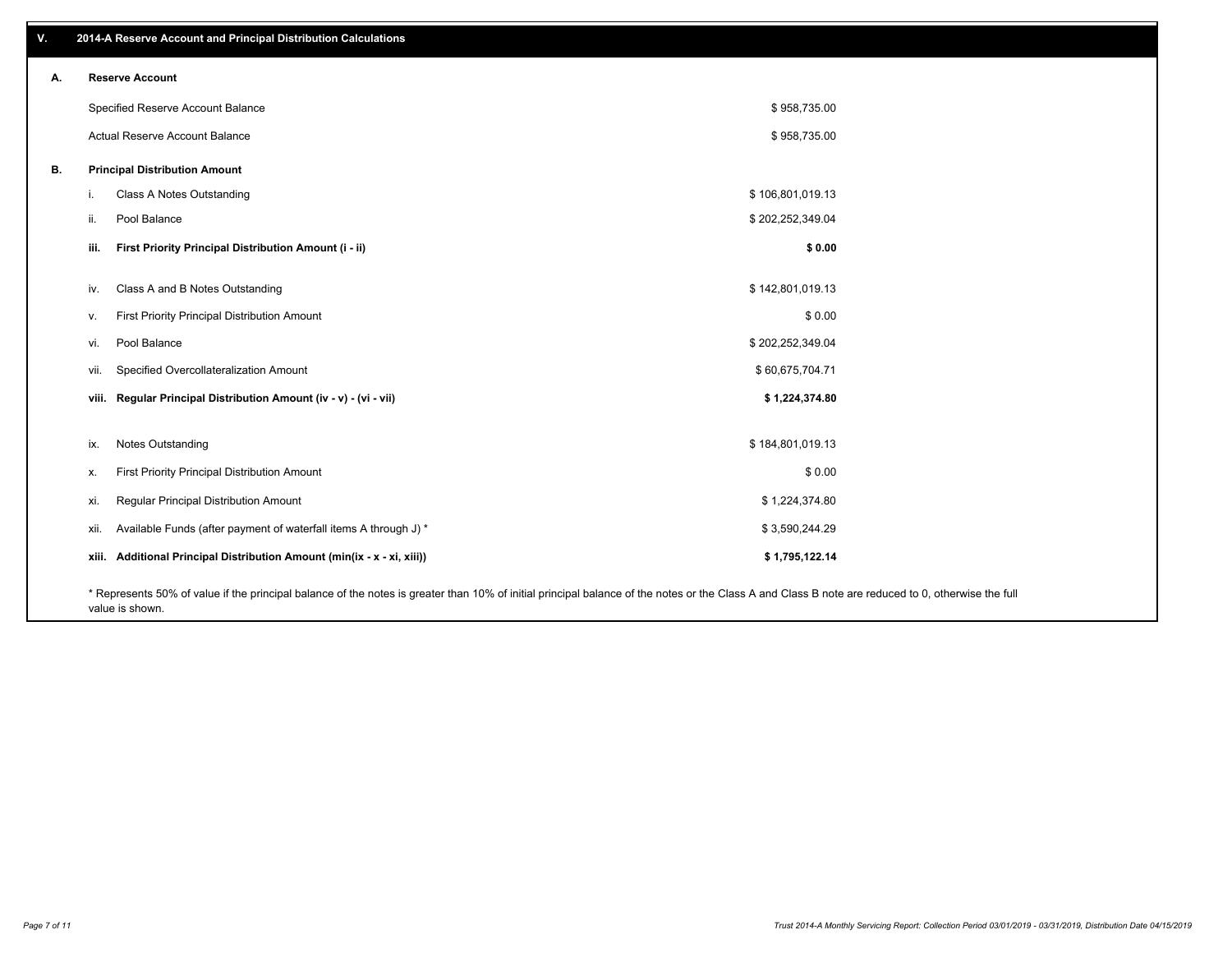| VI. |  | 2014-A Waterfall for Distributions |  |  |  |
|-----|--|------------------------------------|--|--|--|
|-----|--|------------------------------------|--|--|--|

|              |                                                                                        | Paid             | <b>Funds Balance</b> |
|--------------|----------------------------------------------------------------------------------------|------------------|----------------------|
|              | <b>Total Available Funds</b>                                                           |                  | \$5,572,621.28       |
| A            | <b>Trustee Fees</b>                                                                    | \$0.00           | \$5,572,621.28       |
| B            | i. Master Servicing Fees                                                               | \$8,467.83       | \$5,564,153.45       |
|              | ii. Sub-Servicing Fees                                                                 | \$132,793.19     | \$5,431,360.26       |
| C            | i. Administration Fees                                                                 | \$6,667.00       | \$5,424,693.26       |
|              | ii. Unreimbursed Administrator Advances plus any Unpaid                                | \$0.00           | \$5,424,693.26       |
| D            | Class A Noteholders Interest Distribution Amount                                       | \$332,574.17     | \$5,092,119.09       |
| E            | <b>First Priority Principal Payment</b>                                                | \$0.00           | \$5,092,119.09       |
| F            | Class B Noteholders Interest Distribution Amount                                       | \$120,000.00     | \$4,972,119.09       |
| G            | Class C Noteholders Interest Distribution Amount                                       | \$157,500.00     |                      |
|              |                                                                                        |                  | \$4,814,619.09       |
| H            | Reinstatement Reserve Account                                                          | \$0.00           | \$4,814,619.09       |
| $\mathbf{I}$ | Regular Principal Distribution                                                         | \$1,224,374.80   | \$3,590,244.29       |
| J            | i. Carryover Master Servicing Fees                                                     | \$0.00           | \$3,590,244.29       |
|              | ii. Carryover Sub-servicing Fees                                                       | \$0.00           | \$3,590,244.29       |
| Κ            | Additional Principal Distribution Amount                                               | \$1,795,122.14   | \$1,795,122.15       |
| L            | Unpaid Expenses of Trustee                                                             | \$0.00           | \$1,795,122.15       |
| М            | Unpaid Expenses of Administrator                                                       | \$0.00           | \$1,795,122.15       |
| N            | Remaining Funds to the Excess Distribution Certificateholder                           | \$1,795,122.15   | \$0.00               |
|              | <b>Waterfall Conditions</b>                                                            |                  |                      |
|              |                                                                                        |                  |                      |
|              | <b>Class C Noteholders' Interest Distribution Condition</b>                            |                  |                      |
|              | Pool Balance<br>i.                                                                     | \$202,252,349.04 |                      |
|              | ii.<br>Class A and B Notes Outstanding                                                 | \$142,801,019.13 |                      |
|              | Class C Noteholders' Interest Distribution Ratio (i / ii)<br>iii.                      | 141.63%          |                      |
|              | Minimum Ratio<br>iv.                                                                   | 110.00%          |                      |
|              | Is the Class C Noteholders' Interest Distribution Condition Satisfied (iii > iv)<br>ν. | Y                |                      |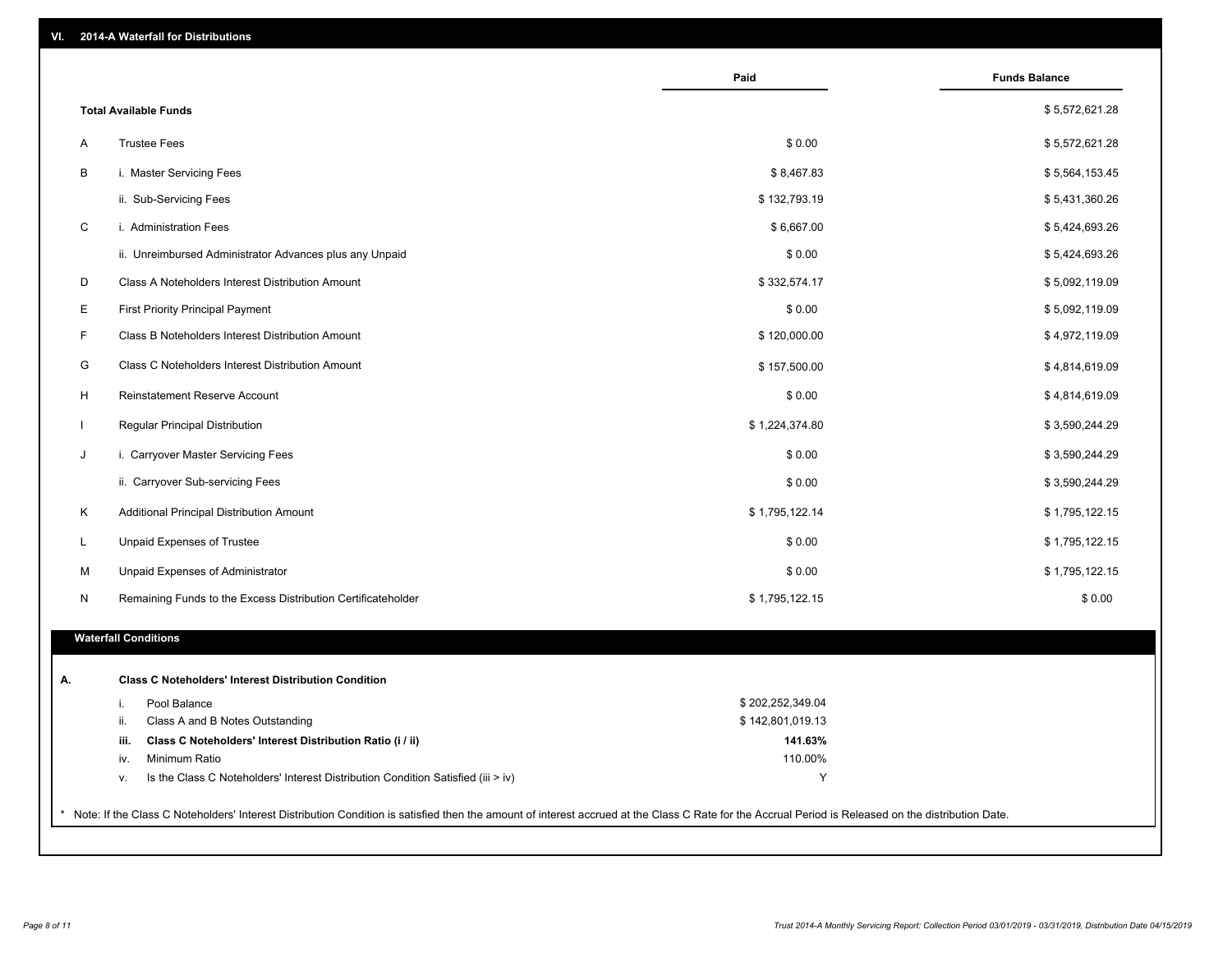| <b>Distribution Amounts</b>                                |                         |                         |                         |
|------------------------------------------------------------|-------------------------|-------------------------|-------------------------|
|                                                            | A2A                     | A2B                     | A3                      |
| Cusip/Isin                                                 | 784456AB1               | 784456AC9               | 784456AD7               |
| <b>Beginning Balance</b>                                   | \$28,400,509.57         | \$28,400,509.56         | \$50,000,000.00         |
| Index                                                      | <b>FIXED</b>            | <b>LIBOR</b>            | <b>LIBOR</b>            |
| Spread/Fixed Rate                                          | 3.05%                   | 1.15%                   | 1.50%                   |
| Record Date (Days Prior to Distribution)                   | 1 NEW YORK BUSINESS DAY | 1 NEW YORK BUSINESS DAY | 1 NEW YORK BUSINESS DAY |
| Accrual Period Begin                                       | 3/15/2019               | 3/15/2019               | 3/15/2019               |
| <b>Accrual Period End</b>                                  | 4/15/2019               | 4/15/2019               | 4/15/2019               |
| Daycount Fraction                                          | 0.08333333              | 0.08611111              | 0.08611111              |
| Interest Rate*                                             | 3.05000%                | 3.63375%                | 3.98375%                |
| <b>Accrued Interest Factor</b>                             | 0.002541667             | 0.003129063             | 0.003430451             |
| <b>Current Interest Due</b>                                | \$72,184.63             | \$88,866.97             | \$171,522.57            |
| Interest Shortfall from Prior Period Plus Accrued Interest | $\mathcal{S}$ -         | $\frac{1}{2}$           | $\frac{2}{3}$ -         |
| <b>Total Interest Due</b>                                  | \$72,184.63             | \$88,866.97             | \$171,522.57            |
| <b>Interest Paid</b>                                       | \$72,184.63             | \$88,866.97             | \$171,522.57            |
| <b>Interest Shortfall</b>                                  | $\mathsf{\$}$ -         | $\mathsf{\$}$ -         | $$ -$                   |
| <b>Principal Paid</b>                                      | \$1,509,748.47          | \$1,509,748.47          | $$ -$                   |
| <b>Ending Principal Balance</b>                            | \$26,890,761.10         | \$26,890,761.09         | \$50,000,000.00         |
| Paydown Factor                                             | 0.022202183             | 0.022202183             | 0.000000000             |
| <b>Ending Balance Factor</b>                               | 0.395452369             | 0.395452369             | 1.000000000             |

\* Pay rates for Current Distribution. For the interest rates applicable to the next distribution date, please see https://www.salliemae.com/about/investors/data/SMBabrate.txt.

**VII. 2014-A Distributions**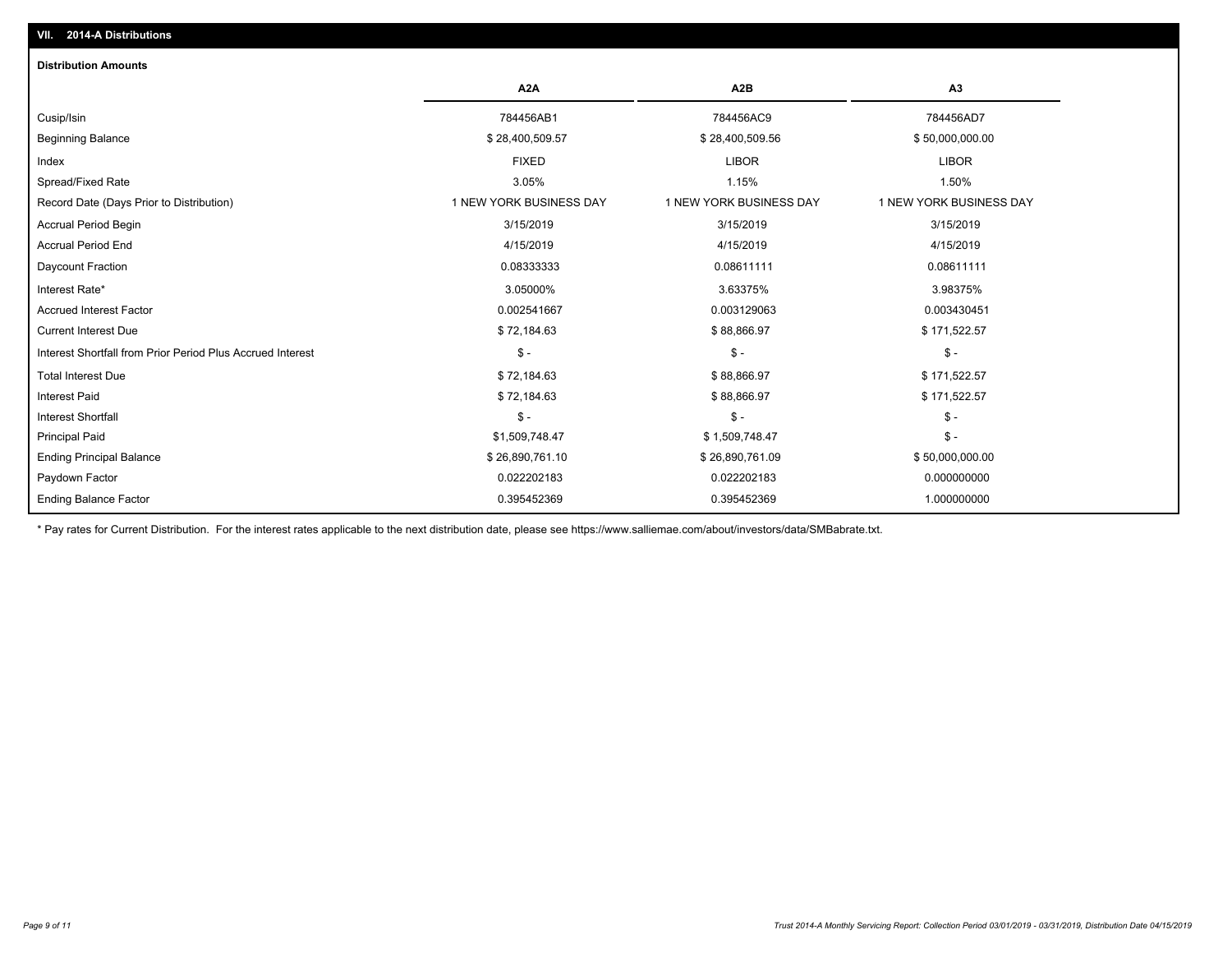| <b>Distribution Amounts</b>                                |                         |                         |
|------------------------------------------------------------|-------------------------|-------------------------|
|                                                            | в                       | C                       |
| Cusip/Isin                                                 | 784456AE5               | 784456AF2               |
| <b>Beginning Balance</b>                                   | \$36,000,000.00         | \$42,000,000.00         |
| Index                                                      | <b>FIXED</b>            | <b>FIXED</b>            |
| Spread/Fixed Rate                                          | 4.00%                   | 4.50%                   |
| Record Date (Days Prior to Distribution)                   | 1 NEW YORK BUSINESS DAY | 1 NEW YORK BUSINESS DAY |
| <b>Accrual Period Begin</b>                                | 3/15/2019               | 3/15/2019               |
| <b>Accrual Period End</b>                                  | 4/15/2019               | 4/15/2019               |
| Daycount Fraction                                          | 0.08333333              | 0.08333333              |
| Interest Rate*                                             | 4.00000%                | 4.50000%                |
| <b>Accrued Interest Factor</b>                             | 0.003333333             | 0.003750000             |
| <b>Current Interest Due</b>                                | \$120,000.00            | \$157,500.00            |
| Interest Shortfall from Prior Period Plus Accrued Interest | $\frac{1}{2}$           | $\mathsf{\$}$ -         |
| <b>Total Interest Due</b>                                  | \$120,000.00            | \$157,500.00            |
| <b>Interest Paid</b>                                       | \$120,000.00            | \$157,500.00            |
| Interest Shortfall                                         | $\mathcal{S}$ -         | $\mathbb{S}$ -          |
| <b>Principal Paid</b>                                      | $\mathsf{\$}$ -         | $\mathbb{S}$ -          |
| <b>Ending Principal Balance</b>                            | \$36,000,000.00         | \$42,000,000.00         |
| Paydown Factor                                             | 0.000000000             | 0.000000000             |
| <b>Ending Balance Factor</b>                               | 1.000000000             | 1.000000000             |

\* Pay rates for Current Distribution. For the interest rates applicable to the next distribution date, please see https://www.salliemae.com/about/investors/data/SMBabrate.txt.

**VII. 2014-A Distributions**